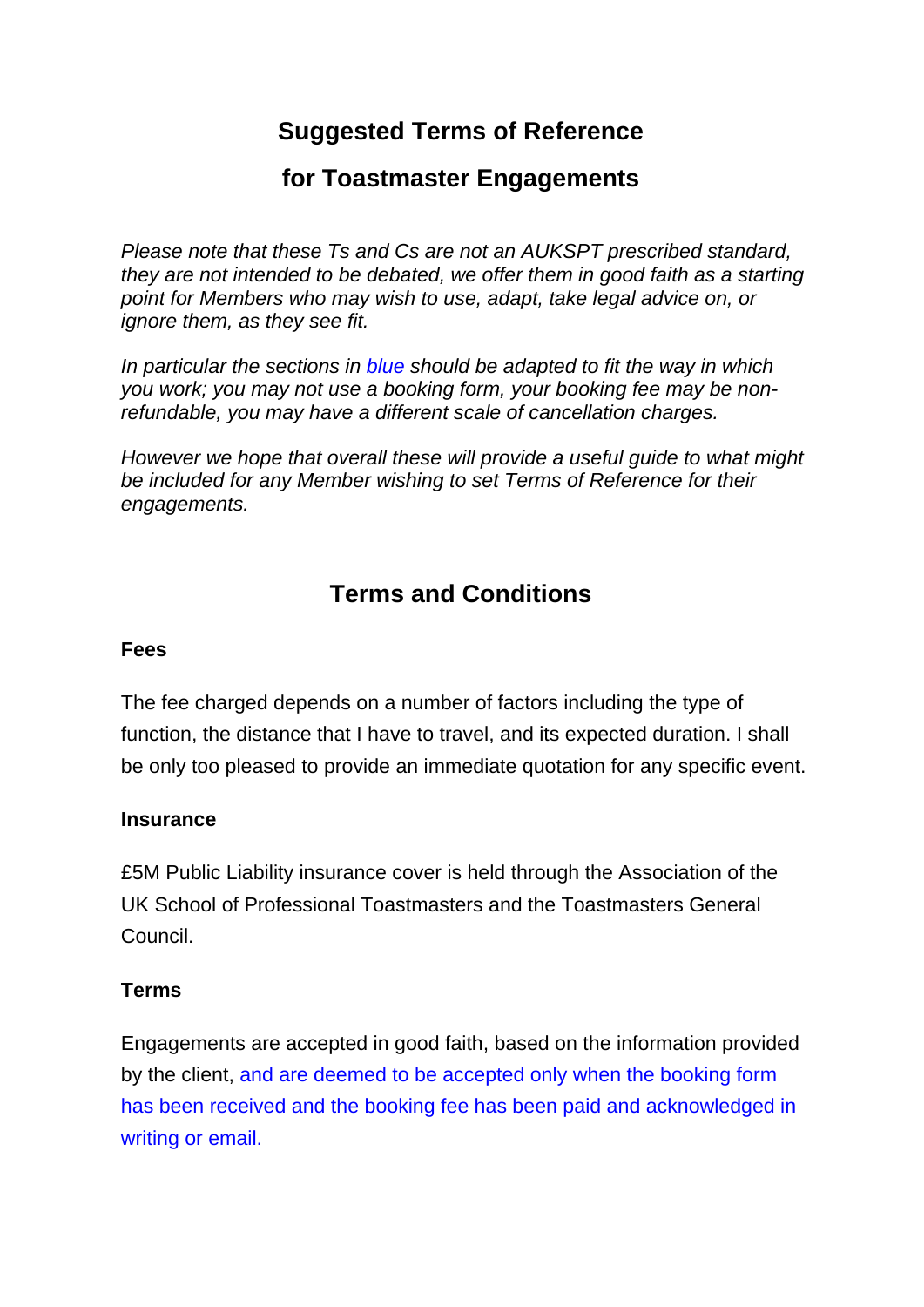### The booking fee is deducted from the final account. In the event of cancellation it may be non returnable. Please see cancellation charges below.

The balance of the account is payable on invoice fourteen days prior to the event, unless otherwise agreed in writing or email.

The quoted fee is inclusive and valid for thirty days, and is quaranteed once the booking fee has been paid; however I reserve the right to increase the fee payable if the instructions of the engagement are altered once the booking has been confirmed, eg if the duration of the event is extended, the venue changed etc.

### **Force Majeure**

Every effort is made in good faith to fulfil the engagement, but I cannot accept responsibility for non arrival due to circumstances beyond my control, eg extreme weather conditions, industrial action, failure of public services etc. In such event, a mitigating refund may be made to the client but this shall be limited to the fee paid.

In the event of illness or accident, I will make every effort to provide a substitute Professional Toastmaster, and to pass on full details of the booking and planning documentation for the event. No additional fee will be charged.

#### **Cancellation**

In the event of cancellation by the client for any reason, the following charges will apply:

- From acceptance of the booking up to four months prior to the event, the booking fee paid.
- Between two and four months prior to the event, fifty percent of the agreed fee, less the booking fee.
- Within two months of the event, the full agreed fee is payable, less the booking fee